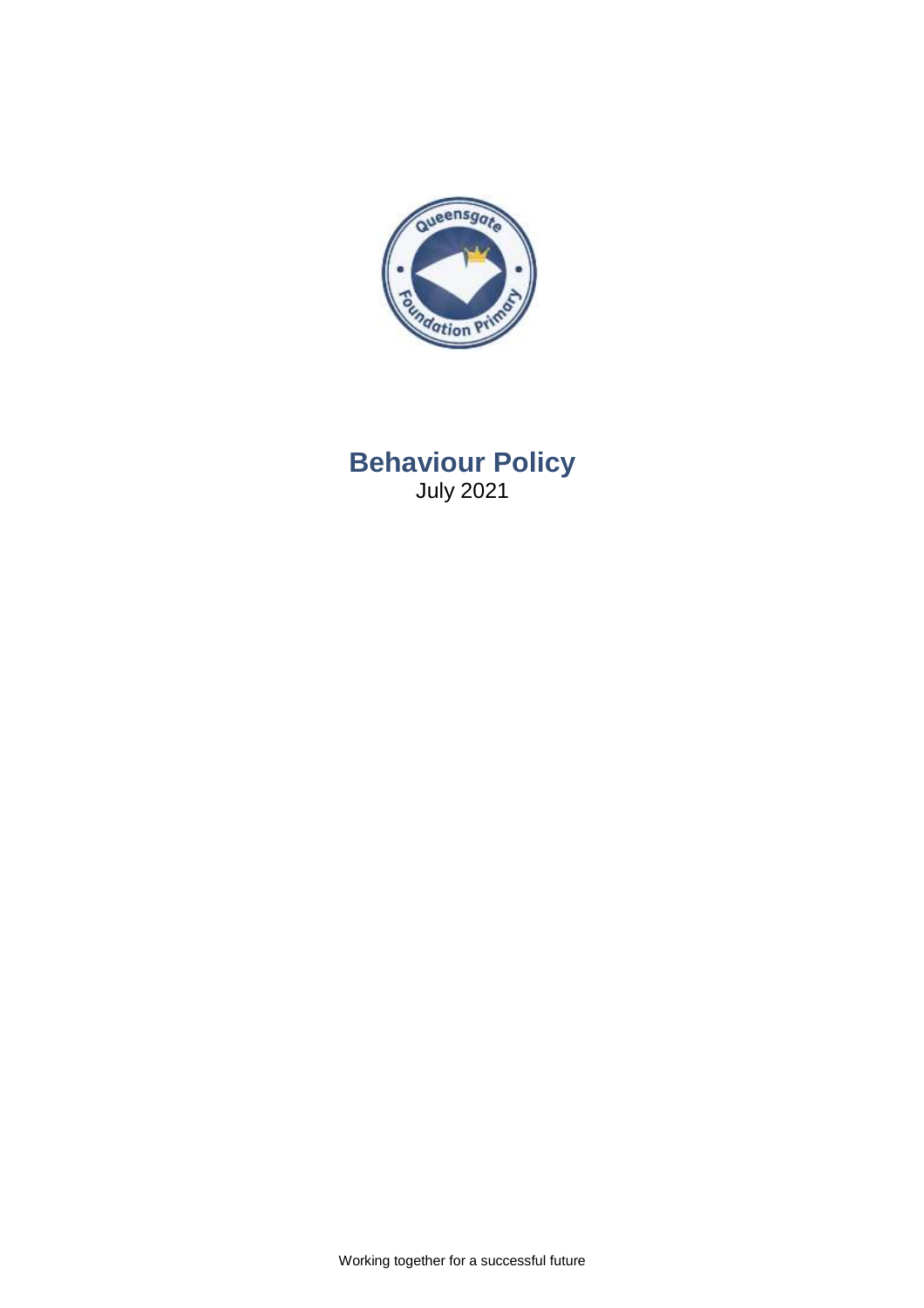#### **Behaviour Policy QUEENSGATE FOUNDATION PRIMARY SCHOOL**

### **Policy Review**

This policy is reviewed in full by the Governing Board on an annual basis.

The policy was last reviewed and agreed by the Governing Board on 6<sup>th</sup> July 2021.

It will be reviewed again on July 2022.

# **Approved**

Date: 6<sup>th</sup> July 2021 Signature: …………………………….. Head Teacher Date: 6 Stackson Signature: …………………………….. Chair of the Governing Board Date: 6 th July 2021

#### **Policy control**

| <b>Date</b>      | <b>Amendments / additions</b>                    | Reason |
|------------------|--------------------------------------------------|--------|
| <b>July 2021</b> | <b>Addition to policy of Zones of Regulation</b> | Update |
|                  |                                                  |        |
|                  |                                                  |        |
|                  |                                                  |        |
|                  |                                                  |        |
|                  |                                                  |        |
|                  |                                                  |        |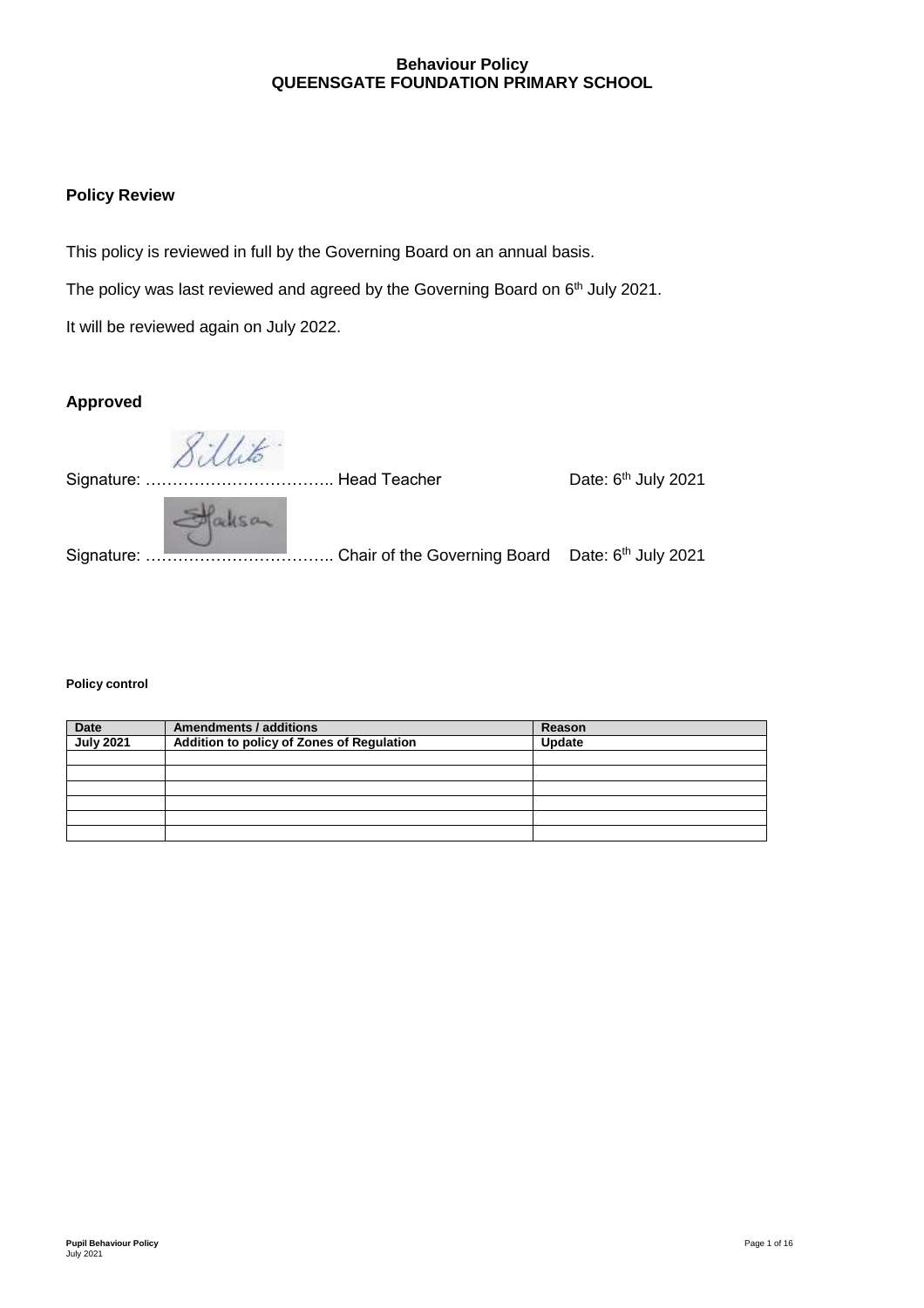## **1. Purpose**

At Queensgate Foundation Primary School we have a duty under the School Standards and Framework Act 1998 to have in place a behaviour policy that is consistent throughout the school.

We believe that we promote good behaviour by creating a happy, caring school environment where everyone feels valued, respected and secure. We also follow our school code which was written by children for the whole community:



We encourage pupils to achieve in a learning environment where self-discipline is promoted and good behaviour is the norm. We believe pupils will achieve their full potential in a happy, stimulating and ordered school environment.

We wish to work closely with the School Council and to hear their views and opinions as we acknowledge and support Article 12 of the United Nations Convention on the Rights of the Child that children should be encouraged to form and to express their views.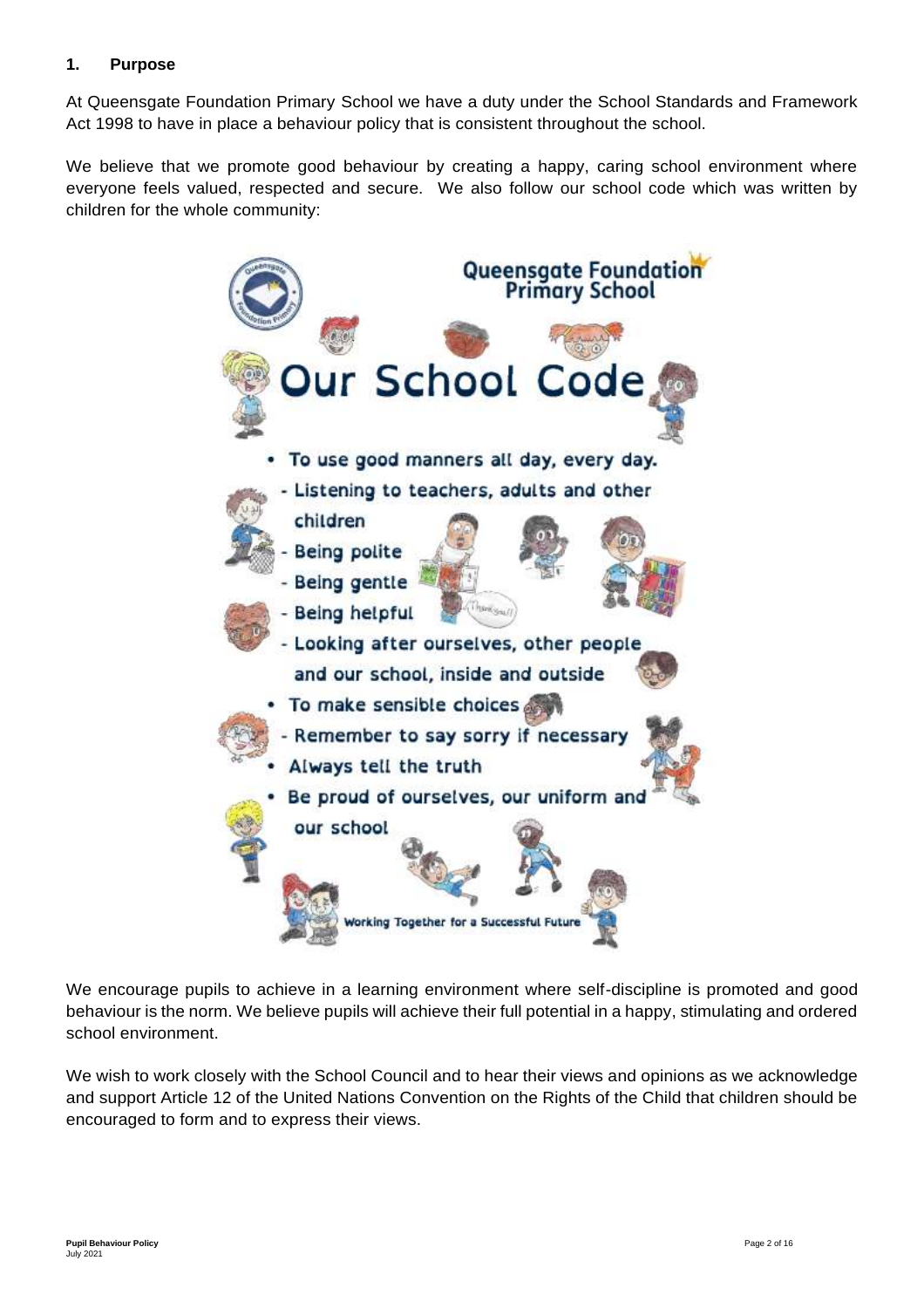# **2. Attachment and Trauma Aware School**

At Queensgate Foundation Primary School, we want to ensure that at all times within school that the children's mental health is supported and that also this policy supports the school's 'Attachment-aware and Trauma informed' philosophies. The school has embarked on The Alex Timpson Attachment and Trauma Programme and this policy reflects the recommendations and procedures from it.

## 3. **Background**

**What is attachment?** Attachment is the deep connection established between a child and their primary caregiver that profoundly affects the child's development and their ability to express emotions and [build](https://www.helpguide.org/articles/relationships-communication/attachment-and-adult-relationships.htm)  [meaningful relationships](https://www.helpguide.org/articles/relationships-communication/attachment-and-adult-relationships.htm) later in life. Attachment issues fall on a spectrum, from mild problems that are easily addressed to the most serious form, known as Reactive Attachment Disorder (RAD). RAD is a condition in which the child is unable to establish healthy attachment with their parent or primary caregiver. This can lead to difficulty connecting with others and managing their emotions, resulting in a lack of trust and self-worth, a fear of getting close to anyone, anger, and a need to be in control. A child with an attachment disorder feels unsafe and alone.

**What is trauma?** Trauma means injury. In the context of recent research on brain function, trauma has a specialised meaning – it means acquired brain injury as a result of unregulated stress.

- Usually stress is good for us when we can regulate stress it enables us to function at our best
- When, for any reason, we are not able to regulate stress the overdose of stress hormones is toxic to the brain
	- $\circ$  Toxic stress is the signal to the brain that we are under threat
	- o All functions that take time automatically close down
	- o Changed blood supply to key brain areas leads to lasting injuries from which we need to recover
- Until they recover children affected by toxic stress struggle to:
	- o Self-regulate
	- $\circ$  Process information accurately make sense of the world around them or their own internal world of feelings
	- $\circ$  Make and maintain relationships understand and be interested in the world of others
- Recovery after toxic stress strategies see Needs and Interventions (*Appendix 1*)

#### **4. Aims**

- 4.1 To understand that behaviour is a form of communication. We encourage all adults to respond in a way that focuses on the feelings and emotions that might drive certain behaviour, rather than the behaviour itself. Children with behavioural difficulties are regarded as vulnerable rather than troublesome, and all adults have a duty to explore this vulnerability and provide appropriate support
- 4.2 To promote good behaviour by forging a positive school culture and climate that fosters connection, inclusion, respect and value for all members of the school community
- 4.3 To promote self-discipline and proper regard for authority among pupils by providing predictable routines, expectations and responses to behaviour
- 4.4 To prevent all forms of bullying among pupils by encouraging good behaviour and respect for others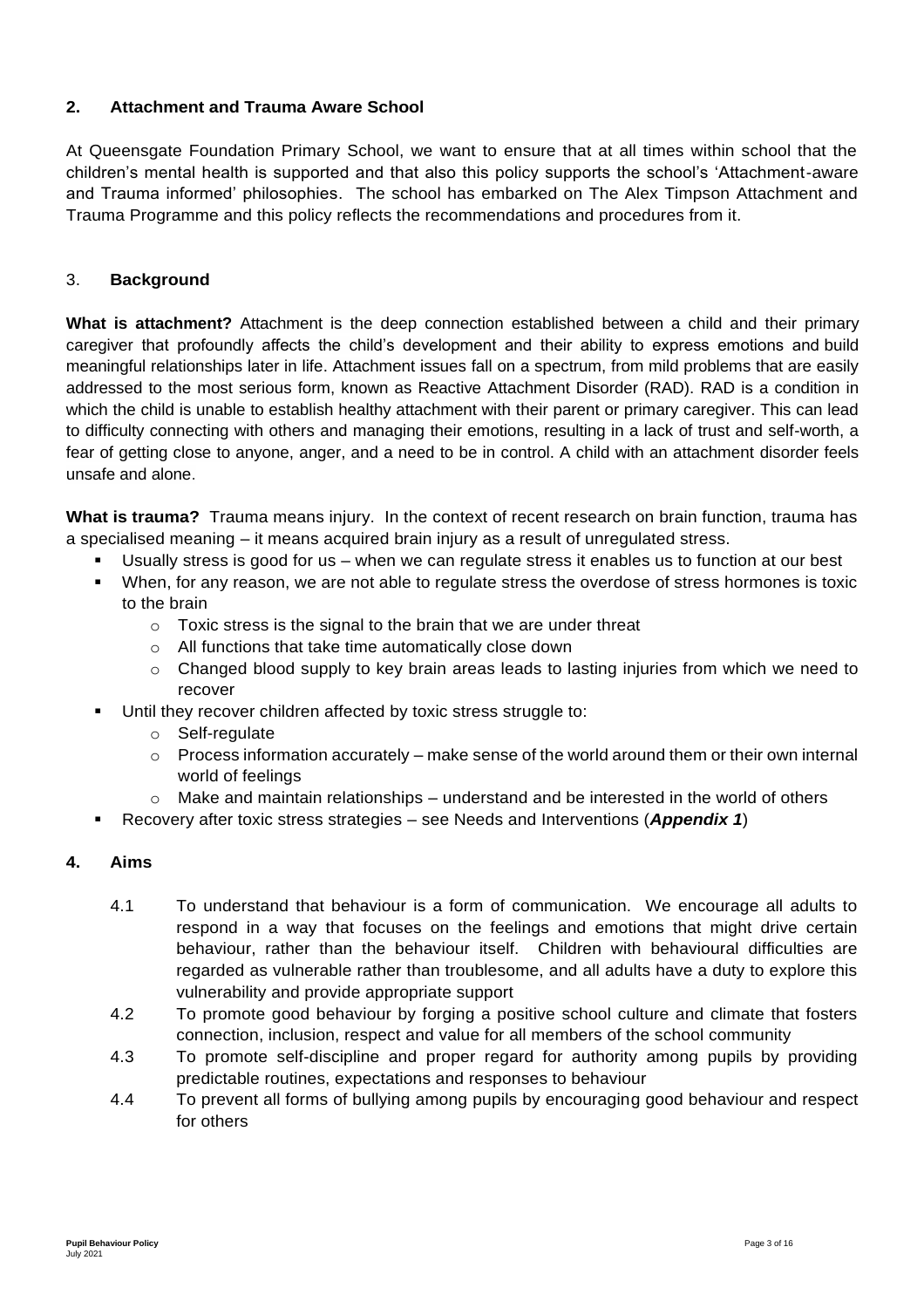# **5. Legal framework**

This policy has due regard to all relevant legislation and statutory guidance including, but not limited to, the following:

- Education Act 1996
- **Education Act 2002**
- Equality Act 2010
- **Educations and Inspections Act 2006**
- **Health Act 2006**
- **The School Information (England) Regulations 2008**
- **DfE** (2016) 'Behaviour and discipline in schools'
- DfE (2018) 'Sexual violence and sexual harassment between children in schools and colleges'
- DfE (2018) 'Mental health and behaviour in schools'
- DfE (2015) 'Special educational needs and disability code of practice: 0 to 25 years'
- **DfE** (2013) 'Use of reasonable force'
- **Voyeurism (Offences) Act 2019**

This policy operates in conjunction with the following school policies:

- **Anti-Bullying Policy**
- **Special Educational Needs and Disabilities (SEND) Policy**
- **EXEC** Child Protection and Safeguarding Policy
- **Exclusion Policy**
- **Positive Handling Policy**
- **EXECOMPLAINTS Procedures Policy**

### **Procedure**

#### **6. Role of the Governing Body**

The GB has:

- 6.1 the duty to set the framework of the school's policy on pupil discipline and communicate this to parents, carers and pupils via the Home School Agreement
- 6.2 responsibility to ensure that the school complies with this policy
- 6.3 delegated powers and responsibilities to the Headteacher to ensure that school personnel and pupils are aware of this policy
- 6.4 support the Headteacher and school personnel in maintaining high standards of behaviour
- 6.5 responsibility for the effective implementation, monitoring and evaluation of this policy
- 6.6 duty to consider parents' representations about exclusions

#### **7. Role of the Headteacher**

The Headteacher will:

- 7.1 determine the detail of the standard of behaviour that is acceptable to the school; this is done through the Queensgate Code as a foundation of expectations
- 7.2 work hard with everyone in the school community to create an ethos that makes everyone feel valued and respected
- 7.3 promote good behaviour by forging sound working relationships with everyone involved with the school
- 7.4 encourage good behaviour and respect for others, in order to prevent all forms of bullying among pupils
- 7.5 ensure the health, safety and welfare of all children in the school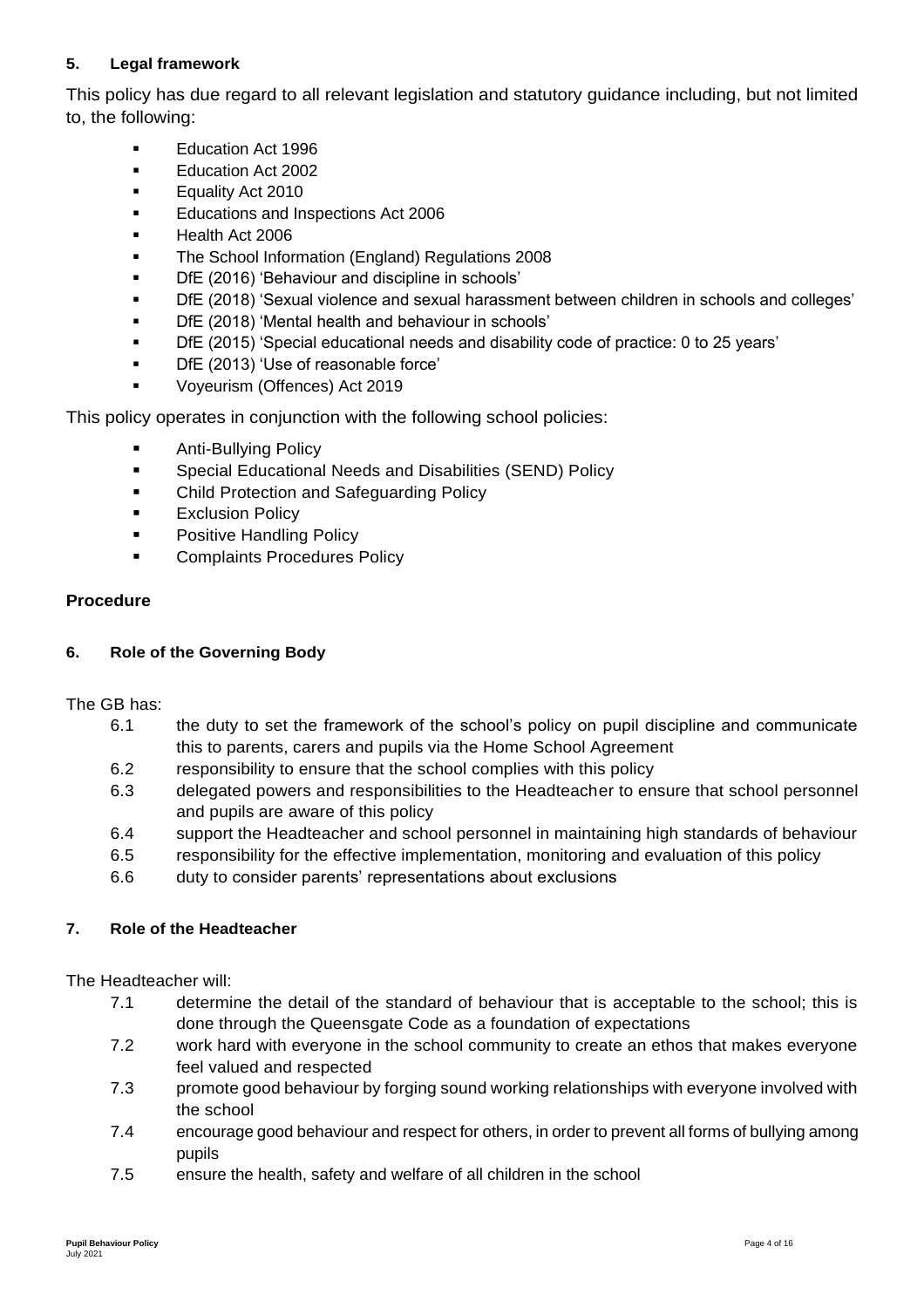- 7.6 work with the School Council to create a set of school rules that will encourage good behaviour and respect for others
- 7.7 monitor the effectiveness of this policy
- 7.8 annually report to the GB on the effectiveness and development of this policy
- 7.9 make decisions, in line with DfE exclusion guidance, to exclude pupils for either a fixed term period or a permanent exclusion

### **8. Role of School Personnel**

School personnel are expected to:

- 8.1 encourage good behaviour and respect for others in pupils and to apply all rewards and sanctions fairly and consistently
- 8.2 promote self-discipline amongst pupils
- 8.3 deal appropriately with any unacceptable behaviour
- 8.4 apply all rewards and sanctions fairly and consistently
- 8.5 discuss pupil behaviour and discipline regularly at staff meetings
- 8.6 provide well planned, interesting and demanding lessons which will contribute to maintaining good discipline
- 8.7 attend periodic training on behaviour management
- 8.8 ensure the health and safety of the pupils in their care
- 8.9 identify problems that may arise and to offer solutions to the problem
- 8.10 sign up to the Home School Agreement

#### **9. Role of Pupils**

Pupils are expected to:

- 9.1 follow the Queensgate Code at all times
- 9.2 show consideration to others
- 9.3 make suggestions about school behaviour via the School Council
- 9.4 follow all health and safety regulations in all areas of the school
- 9.5 speak politely at all times to fellow pupils, school personnel and visitors to the school
- 9.6 co-sign and abide by the Home School Agreement

#### **10. Role of Parents**

Parents are encouraged to:

- 10.1 have good relations with the school
- 10.2 support good behaviour
- 10.3 sign the school's 'Home-School Agreement'
- 10.4 ensure their children understand and value the meaning of good behaviour
- 10.5 support school rules and sanctions
- 10.6 support their child at home by reading, playing and chatting on a daily basis

#### **11. Approach (key principles of practice)**

Staff and children at Queensgate Foundation Primary have worked collaboratively to establish a set of rules and principles that will underpin the expectations of behaviour in school and on school premises with a view to continuing these values outside into the community.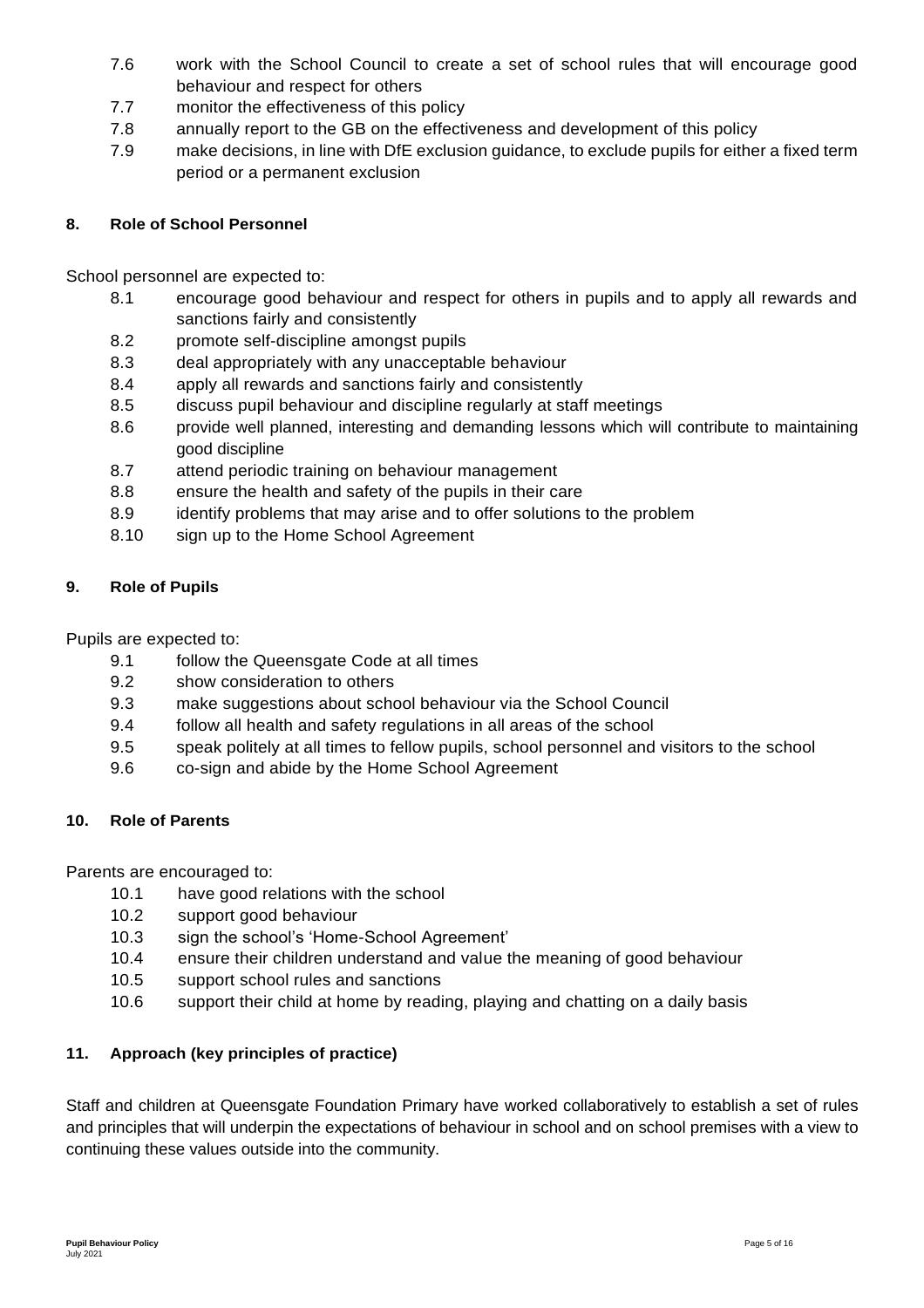Staff have received training to support understanding of key attachment aware principles such as attunement and empathetic listening to support co-regulation (Emotion Coaching). An essential part of our practice is to give very clear direction of what is and what is not expected, and to re-enforce by rewarding appropriate pupil behaviour and endeavour.

Negative pupil behaviour in the classroom is initially the responsibility of the class teacher and support staff, since it may result due to a variety of reasons; learning difficulties, teaching style, inappropriate resources, or pupil grouping which can be altered. There is a professional obligation upon teachers to examine their preparation of a lesson, classroom organisation, and classroom performance.

*"Thinking of a child as behaving badly disposes you to think of punishment. Thinking of a child struggling to handle something difficult encourages you to help them through their distress."* The Gottman Institute

## **12. Classroom management**

Classroom management is not about having the right rules, it's about having the right relationships. Classroom management and teaching methods have an important influence on pupils' behaviour. The classroom environment gives clear messages to the pupils about the extent to which they and their efforts are valued. Relationships between teacher and pupils, strategies for encouraging good behaviour, arrangements of furniture, access to resources and classroom displays all have a bearing on the way pupils behave. Classrooms should be organised to develop independence and personal initiative.

### **13. Break and lunch times**

Some of the pupils find it difficult to manage their behaviour in the unstructured times at both break and lunch times. Staff must ensure that they maximise opportunities to interact with learners and ensure pupils are engaged in appropriate activities. Time is given for all staff to familiarise themselves with individual behaviour plans. Some children will have a 'pass' to attend the lunchtime nurture club to support their social and emotional development and help them learn strategies that they may use when they feel more confident on the playground. Children are able to 'drop in' too.

## **14. Rewards**

We praise and reward positive conduct; our approach is designed to promote and acknowledge good conduct rather than to deter inappropriate conduct. Reward schemes are in place to recognise this for example: reward cards, class rewards and attendance awards.

Healthy, trusting relationships built upon mutual respect are an essential element of developing positive conduct amongst children and staff.

It is everyone's responsibility to:

- always focus on positive conduct and try to spot children who are doing the right thing "Thank you - for being ready to listen"; "Thank you - for looking this way"; "Thank you - for your maturity" etc
- give proximity praise we praise other children, seated around a child, who are doing the right and required behaviours
- send home a good news postcard to celebrate success
- call home to a parent to give praise, this is far more effective than several negative calls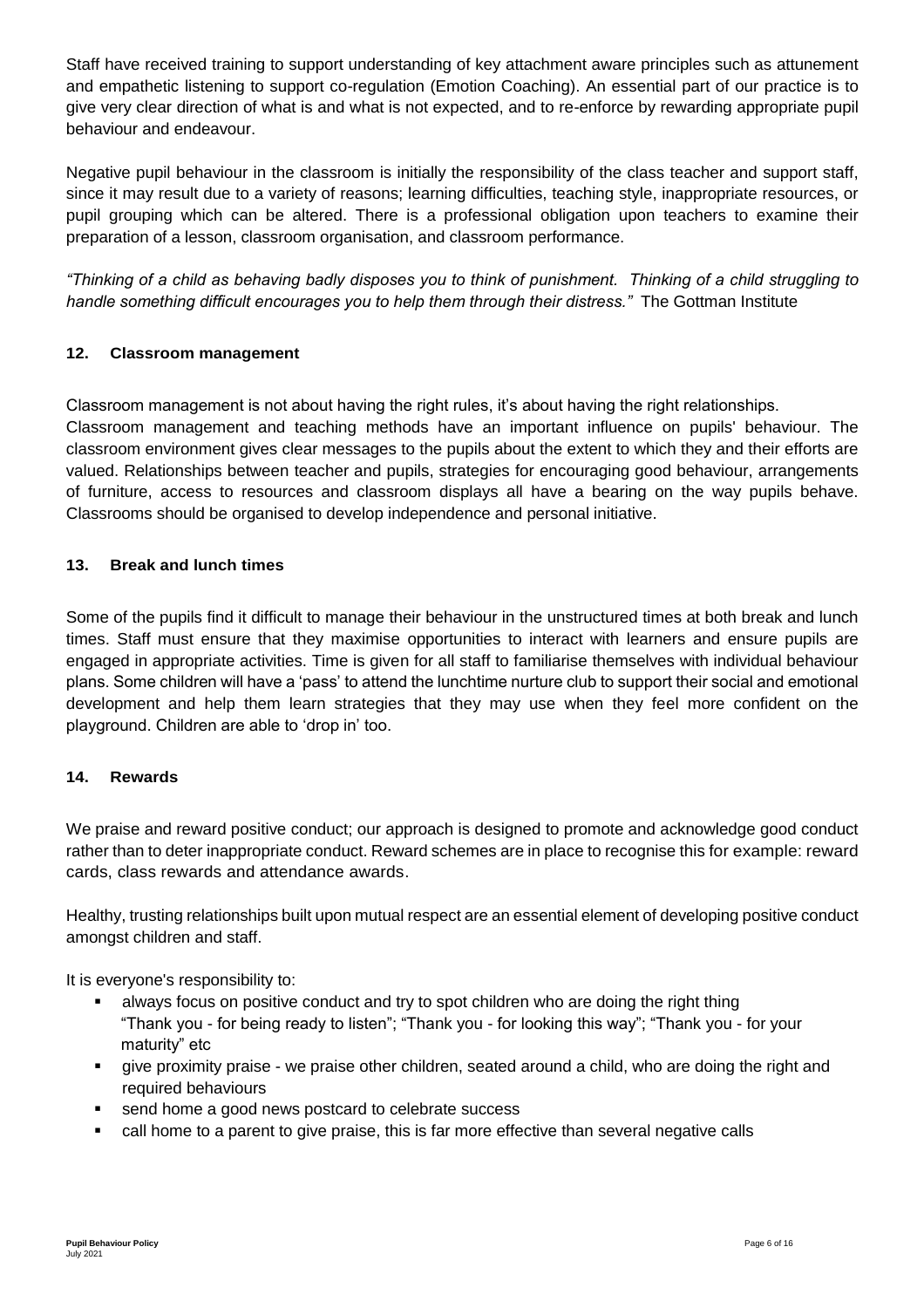The school understands that when rewards are used following certain behaviour, pupils are more likely to model the same behaviour again. For rewards to be effective, the school recognises that they need to be:

- **Immediate** immediately rewarded following good behaviour
- **Consistent** consistently rewarded to maintain the behaviour
- **Achievable** keeping rewards achievable to maintain attention and motivation
- **Fair** making sure all pupils are fairly rewarded

### **15. Consequences**

Everyone at Queensgate has agreed to try to prevent inappropriate behaviour from happening by:

- being consistent, fair and adhering to this policy at all times
- avoiding confrontation wherever possible. Being vigilant and intervening before a situation arises
- always giving the children the opportunity to do the right thing and make a good choice
- being a positive role model for children
- **Peralle in a praising good behaviour when it occurs**
- when a child is displaying inappropriate behaviours we recognise that each situation will be absolutely unique to the child and therefore the response needed will be unique too. The situation and the factors involved will be considered carefully and responses will be made on a case by case basis. Generally though the process set out in *Appendix 2* should be followed

#### **16. Restorative Approach**

Our PHSE (Personal Health Social Emotional) curriculum aims to prepare children for life, helping them to know and value who they are and understand how they relate to other people in our ever changing world. Queensgate Primary endeavours to adopt a 'restorative approach' to behaviour to help children understand the impact that their negative actions/behaviours may have on others. This approach endeavours to create a more respectful climate, a relational approach, honesty and willingness to accept responsibility and understand others' feelings

To facilitate such a process it requires staff to have the ability to:

- **EXECTE EXECTE I** establish a respectful rapport with people
- listen and respond calmly, empathically and without interruption or judgment to all sides of an issue
- **i** inspire a sense of safety and trust
- encourage people to express their thoughts, feelings and needs appropriately
- appreciate the impact of people's thoughts, feelings, beliefs and unmet needs on their behaviours
- encourage those involved in the problem to find their own solutions
- Children are invited to discuss the following: (*Appendix 3*)
	- o What has happened
	- $\circ$  What the impact has been on those involved: i.e. who has been affected and in what ways they have been affected
	- $\circ$  What needs to happen to put things right or to make things better in the future

#### **17. Zones of Regulation**

The Zones of Regulations framework and curriculum (Kuypers, 2011) teaches students scaffolded skills toward developing a metacognitive pathway to build awareness of their feelings/internal state and utilize a variety of tools and strategies for regulation prosocial skills, self-care and overall wellness. This includes exploring tools and strategies for mindfulness, sensory integration, movement, thinking strategies, wellness and healthy connection with others. The Zones of Regulation provides a common language and compassionate framework to support positives mental health and skill development for all, while serving as an inclusion strategy for neuro diverse learners, those who have experienced trauma, and/or have specific needs in terms of social, emotional and behavioural development.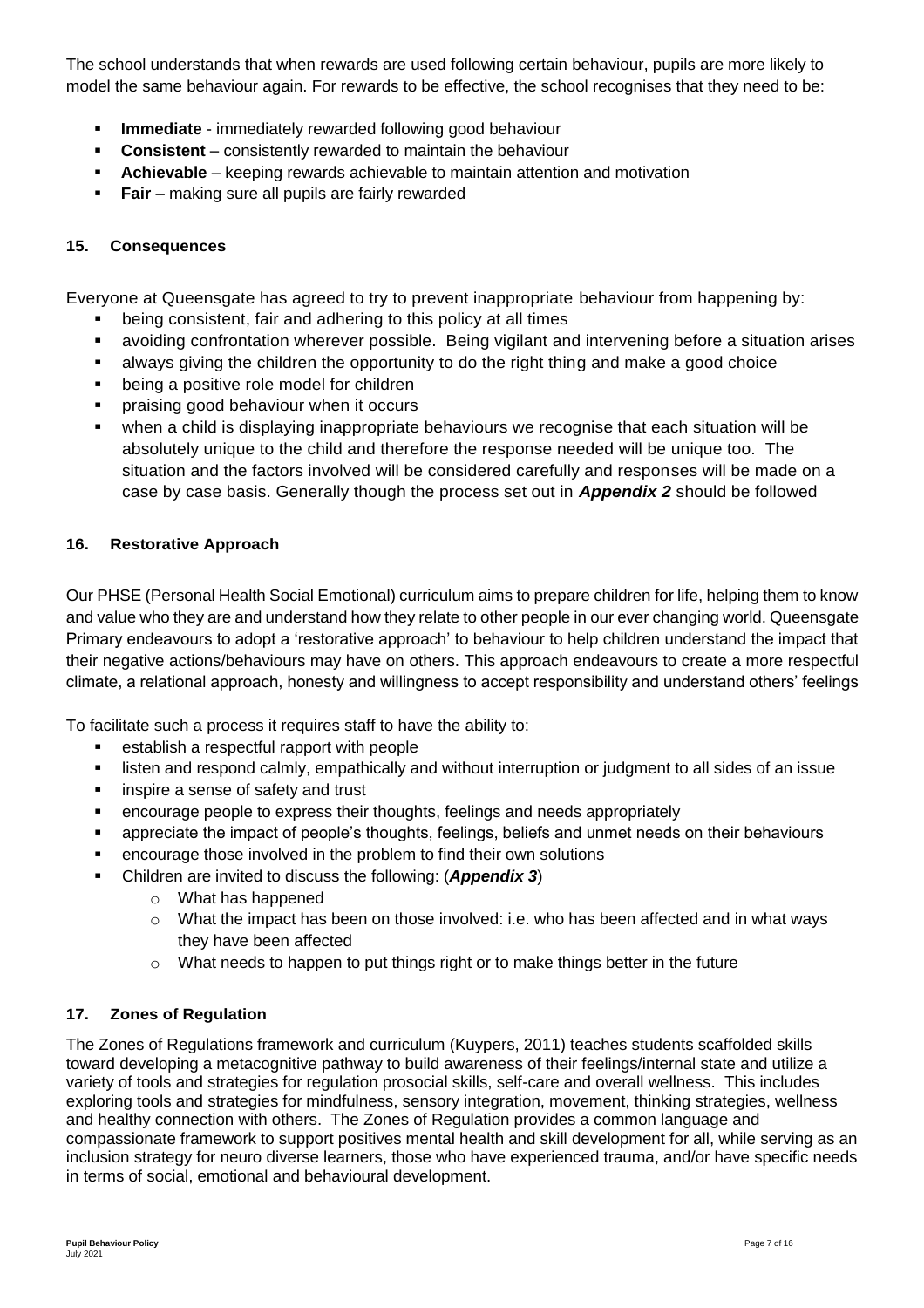The Zones of regulation creates a systematic approach to teach regulation be categorizing all the different ways we feel and states of alertness we experience into four concrete coloured zones. Integrating in cognitive behaviour therapy, students build skills in emotional and sensory regulation, executive functioning and social cognition. The framework is designed to help move students toward more independent regulation while also honouring and respecting each student and their unique self.

### **18. Pupil Support**

As outlined in the SEN Code of Practice and our SEND policy, we promote a differentiated approach following different levels of intervention using the Assess / Plan / Do / Review cycle. Appropriate targetsetting and information-sharing is extremely important, to ensure that bespoke provision and strategies are recorded using a range of suitable tools such as Provision Maps and Pupil Passports. We use a wide range of resources to support SEMH identification and to measure the impact of interventions. This includes:

- The Boxall Profile
- The Strengths and Difficulties Questionnaire (SDQ)
- The Leuven Scales for Well-Being and Involvement
- Hampshire Personal Education Plan toolkit
- Various Emotional Literacy (ELSA) and Social Skills assessment tools.

### **19. Outside Agencies**

We have invaluable support for pupils who demonstrate persistent poor behaviour from the:

- **educational psychologist**
- **EXEC** educational welfare officer
- school health nurse
- Social Services

#### **20. Incidents**

- 20.1 Records of good and poor behaviour are recorded using school's the electronic CPOMS reporting system
- 20.2 The Headteacher or Deputy Headteacher thoroughly investigate, where appropriate, all incidents and reports that are made to them.

#### **21. Monitoring the Effectiveness of the Policy**

Annually the effectiveness of this policy will be reviewed, or when the need arises, and the necessary recommendations for improvement will be made to the governors.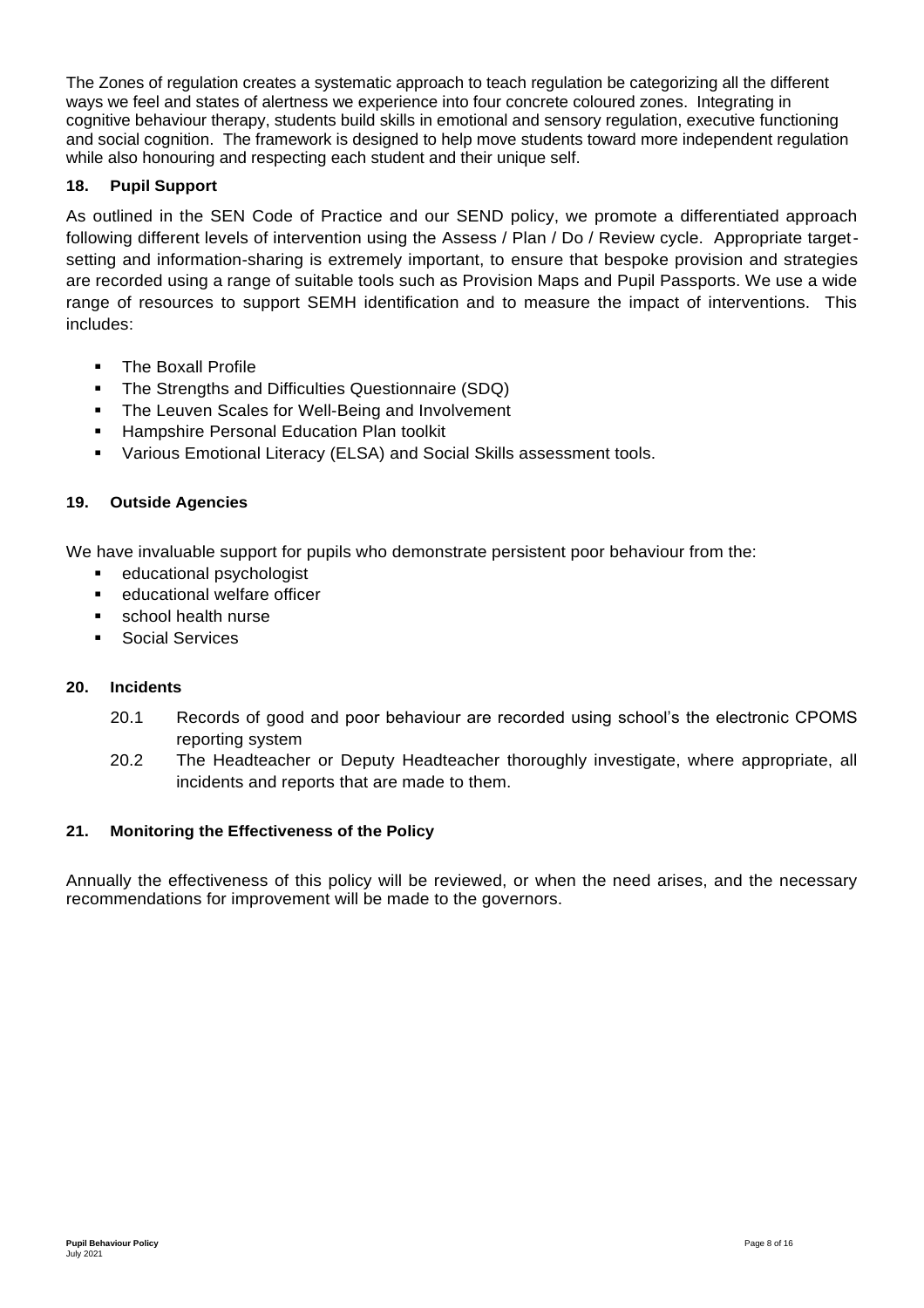# kcatools

# Needs and interventions: recovery after toxic stress

When people become disordered after overwhelming stress, the disorder affects every aspect of their lives - it is a bio-psycho-social injury. Three types of disorder are characteristic after these injuries: regulatory disorders, in which parts of the brain that enable us to self-regulate have changed function, so that it is more difficult to manage stress, impulses, and shame; processing disorders, with the brain no longer functioning in the same way to let us make sense of the world around us or our own inner world of feelings; and social function disorders, with reduced ability to connect to the people around us.

Recovery from such injuries does not happen all at once. People move through different phases of recovery, broadly corresponding to these three types of disorder. So people need to stabilise and develop self-regulation, they need to integrate the experiences of their lives and become able to process information accurately, and they need to become socially adaptive. This journey does not go in a straight line, but is cyclical. When the person has stabilised they become able to do some integrative work, which destabilises them, leading to a further need for stabilisation. Then they can adapt to the changes that have happened, exploring their relationships with other people from the new position of partial integration. And so the process continues until all of the trauma stored in the body has been processed and rendered harmless,

Since the injury affects all aspects of functioning, it is vital that interventions in every phase of the recovery process address all levels of need - physiological, social and emotional, and cognitive. This chart can help with planning and assessing both everyday life-space interventions - the day-to-day work of everyone dealing with the traumatised person - and more formal therapy. It also provides ideas for the kind of activities that support recovery at each phase and at each level. Since every human being is unique there is no one right way for this journey to happen. Above all else, the traumatised person needs someone who will be willing to make the journey with them.

| Recovery phase | Need indicators                                   | tervention level – all three levels needed at each platter.               | Outcomeindicators                                   |                                                                                     |                                                                            |
|----------------|---------------------------------------------------|---------------------------------------------------------------------------|-----------------------------------------------------|-------------------------------------------------------------------------------------|----------------------------------------------------------------------------|
|                |                                                   |                                                                           | <b>Social and Emotional</b>                         | enits                                                                               |                                                                            |
| Stabilisation  | Evident disorder:<br>hyperarousal or dissociation | Establishing safety                                                       | Identifying words for<br>feelings                   | Recognising trauma                                                                  | Feeling safe, supported, and<br>understood                                 |
| Integration    | Stabilised and looking for<br>help to recover     | Teaching physiological<br>self-management<br>108. SILVERADO DE LO DE 1994 | Enabling emotional<br>processing                    | Enabling cognitive<br>restructuring<br>a boro il interior provincia con a Controllo | Self-regulation, emotional<br>literacy, accurate and<br>coherent narrative |
| Adaptation     | Looking to establish life after<br>trauma         | Teaching social<br>responsiveness                                         | Enabling the development<br>of the capacity for joy | Building self-esteem                                                                | Social responsiveness, joy in<br>living, self-esteem                       |

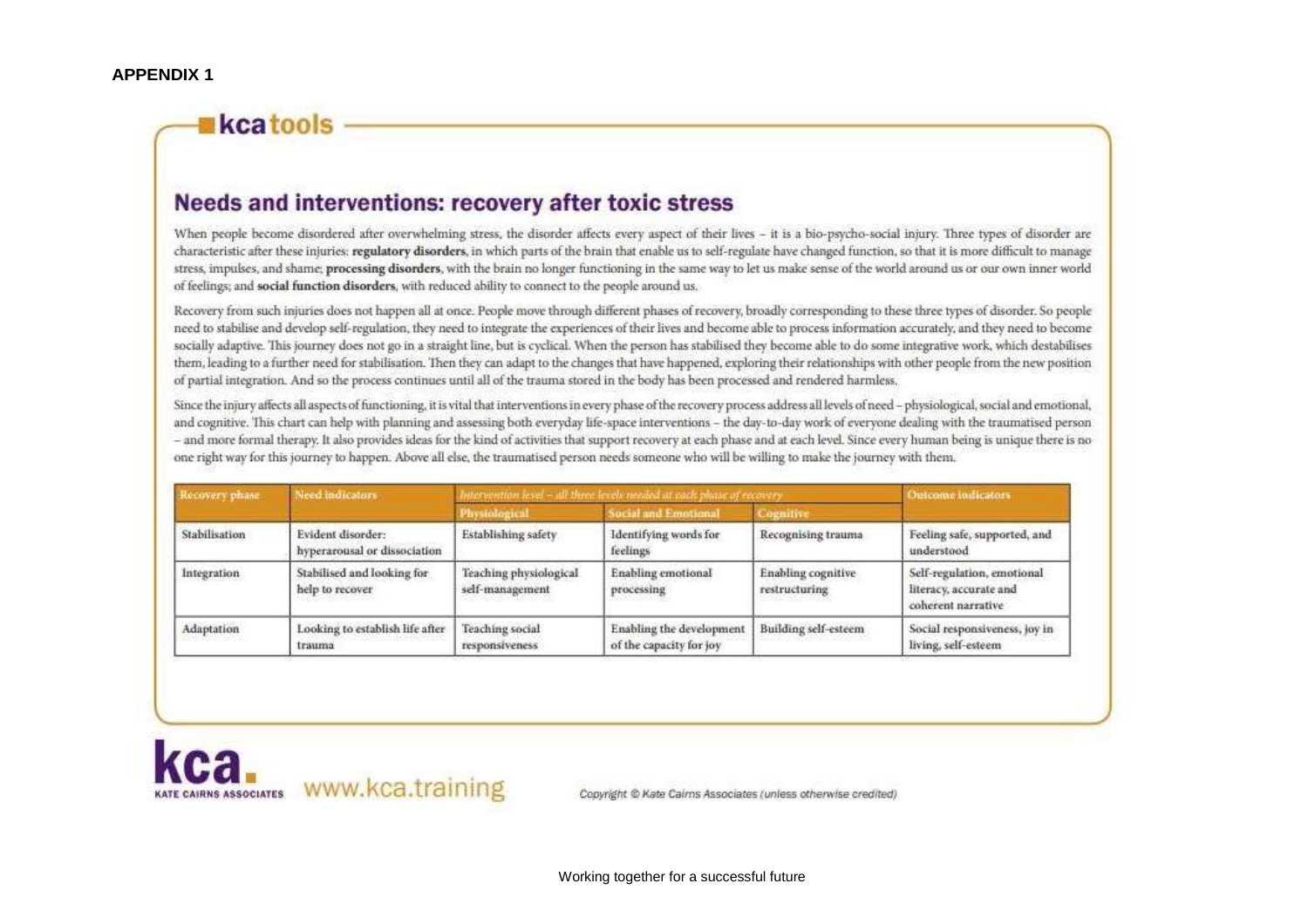# **Kcatools -**

# **Phase 1: Stabilisation**

| Recovery phase                                                                                                                    | Need indicators                                                                                                                                                                                                                                                                                                                                                                                                                                                                                                                                                                                                                       | Intervention level - all three levels needed at each phase of recovery.                                                                                                                                                                                                                                                                                                                                                                                                                                                                                                                                                                                                                                                    |                                                                                                                                                                                                                                                                                                                                                                                                                                                                                                                                                                                                                                                                                                                                                               |                                                                                                                                                                                                                                                                                                                                                                                                                                                                                                                                                                                                                                                                                                                                               | <b>Outcome</b> indicators:                                                                                                                                                                                                                                                                                                                                                                                                                                                                                                                                                                                                                                                                                                                                                                         |
|-----------------------------------------------------------------------------------------------------------------------------------|---------------------------------------------------------------------------------------------------------------------------------------------------------------------------------------------------------------------------------------------------------------------------------------------------------------------------------------------------------------------------------------------------------------------------------------------------------------------------------------------------------------------------------------------------------------------------------------------------------------------------------------|----------------------------------------------------------------------------------------------------------------------------------------------------------------------------------------------------------------------------------------------------------------------------------------------------------------------------------------------------------------------------------------------------------------------------------------------------------------------------------------------------------------------------------------------------------------------------------------------------------------------------------------------------------------------------------------------------------------------------|---------------------------------------------------------------------------------------------------------------------------------------------------------------------------------------------------------------------------------------------------------------------------------------------------------------------------------------------------------------------------------------------------------------------------------------------------------------------------------------------------------------------------------------------------------------------------------------------------------------------------------------------------------------------------------------------------------------------------------------------------------------|-----------------------------------------------------------------------------------------------------------------------------------------------------------------------------------------------------------------------------------------------------------------------------------------------------------------------------------------------------------------------------------------------------------------------------------------------------------------------------------------------------------------------------------------------------------------------------------------------------------------------------------------------------------------------------------------------------------------------------------------------|----------------------------------------------------------------------------------------------------------------------------------------------------------------------------------------------------------------------------------------------------------------------------------------------------------------------------------------------------------------------------------------------------------------------------------------------------------------------------------------------------------------------------------------------------------------------------------------------------------------------------------------------------------------------------------------------------------------------------------------------------------------------------------------------------|
|                                                                                                                                   |                                                                                                                                                                                                                                                                                                                                                                                                                                                                                                                                                                                                                                       | Physiological                                                                                                                                                                                                                                                                                                                                                                                                                                                                                                                                                                                                                                                                                                              | Social and Emotional                                                                                                                                                                                                                                                                                                                                                                                                                                                                                                                                                                                                                                                                                                                                          | Cognitive                                                                                                                                                                                                                                                                                                                                                                                                                                                                                                                                                                                                                                                                                                                                     |                                                                                                                                                                                                                                                                                                                                                                                                                                                                                                                                                                                                                                                                                                                                                                                                    |
| <b>Stabilisation</b><br>In this phase, the                                                                                        | Evident disorder: hyperarousal or<br>dissociation                                                                                                                                                                                                                                                                                                                                                                                                                                                                                                                                                                                     | Establishing safety                                                                                                                                                                                                                                                                                                                                                                                                                                                                                                                                                                                                                                                                                                        | Identifying words for<br>feelings                                                                                                                                                                                                                                                                                                                                                                                                                                                                                                                                                                                                                                                                                                                             | Recognising trauma:                                                                                                                                                                                                                                                                                                                                                                                                                                                                                                                                                                                                                                                                                                                           | Feeling safe. supported,<br>and understood                                                                                                                                                                                                                                                                                                                                                                                                                                                                                                                                                                                                                                                                                                                                                         |
| key changes take<br>place in a co-reg-<br>ulating trusted<br>adult and the<br>recovering person<br>benefits through<br>attunement | Behavioural indicators of hyper-<br>arousal may include: panic, rage,<br>reduced concentration, aggression,<br>destructiveness, inability to tolerate<br>stress or shame, inability to use<br>language for feelings, impulsiveness,<br>reduced empathy, substance misuse,<br>self-harm.<br>Behavioural indicators of dissociation<br>may include: being closed down,<br>being cut off from sensory awareness,<br>being controlling, being dependent on<br>routine, denial of problems and of own<br>behaviour, inability to use language<br>for feelings, reduced attention span,<br>reduced empathy, substance misuse,<br>self-harm. | At least one safe place, at<br>least one safe person. When<br>hyperaroused, people need<br>a soothing environment<br>and they need to attune to<br>an attachment figure who<br>can self-regulate stress even<br>in the presence of trauma.<br>Identifying and naming the<br>need for safety helps.<br>When dissociated, people<br>need help to connect to their<br>physical environment and<br>to engage with and attune<br>to a safe person. So they<br>need an environment that<br>is stimulating enough to get<br>their attention. When they<br>contiect they rapidly become<br>hyperaroused which they<br>find terrifying, Identifying<br>and naming their safe space<br>and their trusted attachment<br>figure helps. | It is vital to recognise the<br>gap between physiology and<br>emotion for the traumatised<br>person. Traumatised, people<br>experience the physiology<br>of emotion, but cannot.<br>experience feelings as they<br>cannot name the experience.<br>They need at least one safe<br>attachment figure who<br>will continually attune to<br>them and then offer words<br>for the emotion they are<br>experiencing. This offer is<br>always tentative, not taking<br>over the experience but<br>encouraging the person to<br>inhabit their own inner world<br>and to discover their own<br>feelings. It is important to<br>notice and name the entire<br>range of emotions, including<br>less obvious feelings such as<br>compassion, wonder, and<br>tranquillity. | Gaining an understanding<br>of trauma is a key step to<br>recovery. Everyone needs to<br>know what happens to human<br>beings when they live through<br>unregulated stress, since every<br>human being is vulnerable<br>to trauma. Young children<br>can be taught this through<br>play and stories - almost all<br>folk tales are stories about<br>trauma, for example, and this<br>can be made explicit. Older<br>children and young people<br>will see examples of trauma-<br>on television and in everyday<br>life. Trauma is also illustrated<br>in all great literature, drama,<br>art and music. Again, it must<br>be made explicit for the<br>traumatised person to grasp<br>for themselves the relevance<br>to their own experience. | Having formed at least one<br>safe attachment relationship<br>the recovering person will<br>turn to that safe figure when<br>stressed or anxious. As they<br>gain cognitive understanding<br>of their condition, and<br>begin to connect with their<br>own emotions, they will<br>have episodes of intrusive<br>re-experiencing of the<br>trauma through flashbacks;<br>nightmares or ruminating on<br>terrifying events. This is a sign<br>that they feel safe enough to<br>begin a process of integration<br>and healing. These intrusions,<br>however, are destabilising and<br>may lead to a further need for<br>stabilisation before the person<br>is ready to move on with<br>the journey. It is important<br>to seize the therapeutic<br>opportunity, but hurrying is<br>counterproductive. |

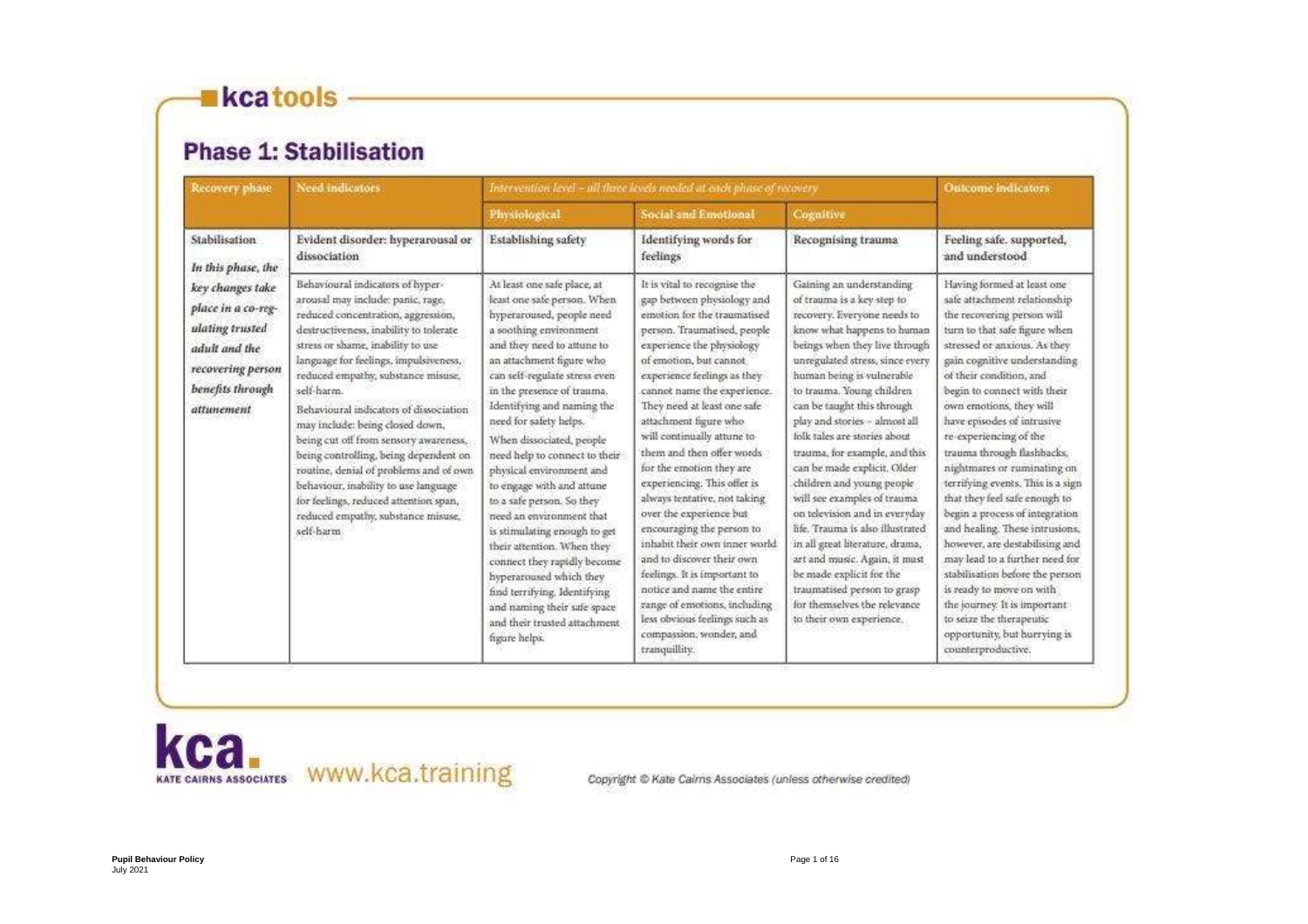# **Kcatools**

# **Phase 2: Integration**

| Recovery phase                                                          | <b>Need indicators</b>                                                                                                                                                                                                                                                                                                                                           | Intervention level - all three levels needed at each phase of recovery                                                                                                                                                                                                                                                                                                                                                                                                                                                                                                                                                                                                                                                                      |                                                                                                                                                                                                                                                                                                                                                                                                                                                                                                                                                                                                                                       |                                                                                                                                                                                                                                                                                                                                                                                                                                                                                                                                                                                                                                                                                                                                                                                                      | Outcome Indicators                                                                                                                                                                                                                                                                                                                                                                                                                                                                                                                                                                                                                                                                                                               |
|-------------------------------------------------------------------------|------------------------------------------------------------------------------------------------------------------------------------------------------------------------------------------------------------------------------------------------------------------------------------------------------------------------------------------------------------------|---------------------------------------------------------------------------------------------------------------------------------------------------------------------------------------------------------------------------------------------------------------------------------------------------------------------------------------------------------------------------------------------------------------------------------------------------------------------------------------------------------------------------------------------------------------------------------------------------------------------------------------------------------------------------------------------------------------------------------------------|---------------------------------------------------------------------------------------------------------------------------------------------------------------------------------------------------------------------------------------------------------------------------------------------------------------------------------------------------------------------------------------------------------------------------------------------------------------------------------------------------------------------------------------------------------------------------------------------------------------------------------------|------------------------------------------------------------------------------------------------------------------------------------------------------------------------------------------------------------------------------------------------------------------------------------------------------------------------------------------------------------------------------------------------------------------------------------------------------------------------------------------------------------------------------------------------------------------------------------------------------------------------------------------------------------------------------------------------------------------------------------------------------------------------------------------------------|----------------------------------------------------------------------------------------------------------------------------------------------------------------------------------------------------------------------------------------------------------------------------------------------------------------------------------------------------------------------------------------------------------------------------------------------------------------------------------------------------------------------------------------------------------------------------------------------------------------------------------------------------------------------------------------------------------------------------------|
|                                                                         |                                                                                                                                                                                                                                                                                                                                                                  | Physiological                                                                                                                                                                                                                                                                                                                                                                                                                                                                                                                                                                                                                                                                                                                               | <b>Social and Emotional</b>                                                                                                                                                                                                                                                                                                                                                                                                                                                                                                                                                                                                           | <b>Cognitive</b>                                                                                                                                                                                                                                                                                                                                                                                                                                                                                                                                                                                                                                                                                                                                                                                     |                                                                                                                                                                                                                                                                                                                                                                                                                                                                                                                                                                                                                                                                                                                                  |
| Integration<br>In this phase,                                           | Stabilised and looking for help<br>to recover                                                                                                                                                                                                                                                                                                                    | Teaching physiological<br>self-management                                                                                                                                                                                                                                                                                                                                                                                                                                                                                                                                                                                                                                                                                                   | Enabling emotional<br>processing                                                                                                                                                                                                                                                                                                                                                                                                                                                                                                                                                                                                      | <b>Enabling</b> cognitive<br>restructuring                                                                                                                                                                                                                                                                                                                                                                                                                                                                                                                                                                                                                                                                                                                                                           | Self-regulation,<br>emotional literacy and<br>accurate narrative                                                                                                                                                                                                                                                                                                                                                                                                                                                                                                                                                                                                                                                                 |
| the key changes<br>take place in the<br>recovering person<br>themselves | At least one safe person identified<br>and turned to when under stress. Less-<br>hyperaroused or less dissociated when<br>in presence of safe person. Asking for,<br>or willing to try, help to recover from<br>trauma. Able to identify words for<br>feelings. Intrusive re-experiencing may<br>be occurring - flashbacks, nightmares,<br>ruminating on trauma. | Different strategies work.<br>for different people, but the<br>principles are the same: to<br>reduce arousal and to be<br>able to maintain awareness-<br>of being in a safe place<br>with safe people even when<br>experiencing stress. Breathing<br>exercises can help, or any<br>activities which involve<br>managing breathing, such as<br>singing. Grounding exercises<br>in which the person makes<br>good contact with the ground<br>or floor and then names<br>objects they can feel (the<br>chair, the floor, a cushion,<br>a cup) and objects they can<br>see (the door, the table, a<br>picture) are useful. Being with<br>a safe person who can attune<br>to the panic and reliably<br>self-regulate through it is<br>important. | The traumatised person<br>gradually begins to be able<br>to name and work with<br>their own emotions. They<br>can be helped to do this as<br>experiences happen, or, very<br>usefully, they can be helped<br>to reflect on things that have<br>happened and reconnect<br>to the emotions they were<br>feeling during the experience.<br>This enables them to<br>recognise that we can revisit<br>experiences and process<br>emotions later - we can 'park'<br>emotions to revisit at a more<br>convenient time. This will be<br>a great help to them if they<br>undertake any formal therapy.<br>during their recovery from<br>trauma | The core assumptions of a<br>traumatised person are based<br>on trauma. Instead of the<br>core beliefs of a secure person<br>that the world is benign, that<br>the world is meaningful,<br>and that they themselves are<br>worthy, traumatised people<br>deeply believe that the world<br>is hostile and frightening,<br>that the world is chaotic and<br>meaningless, and that they are<br>worthless. They need patient-<br>help from trusted attachment<br>figures to begin to believe<br>that the world around them<br>is safe enough, that they can<br>make sense of their own<br>experience, and that they are:<br>valued and worthy. Beliefs<br>change by addition and not<br>by subtraction. Healthy core<br>beliefs form, and then it is<br>possible to let go of trauma-<br>based thinking. | The process of recovery will<br>cycle many times back through<br>stabilisation and forward again<br>through integration, Brains<br>build new healthy connections<br>through relationship.<br>(connection to a safe person<br>with a working brain-and-<br>nervous-system) and iteration<br>(repetitive experience which<br>converts tentative new<br>connections into strong neural<br>pathways).<br>The aim is to reach a point<br>where stress no longer triggers<br>a trauma response. The person<br>is then able to stay engaged.<br>with their own experience, in-<br>the present and in the past, to<br>manage their own responses<br>and their own behaviour, to<br>process feelings, and to talk.<br>about what happens. |

kca. KATE CAIRNS ASSOCIATES WWW.KCa.training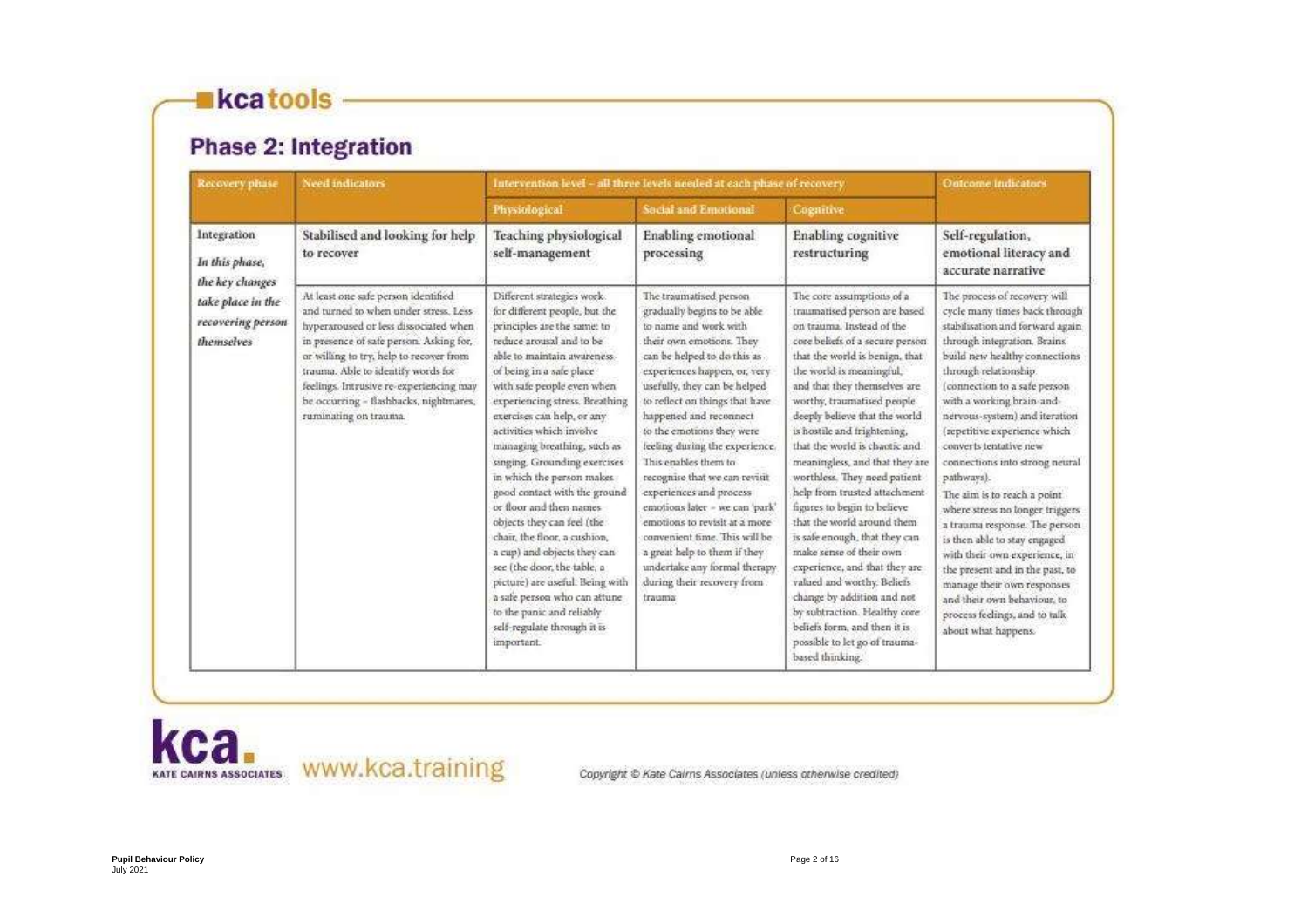# kcatools

# **Phase 3: Adaptation**

| Recovery phase                                                                                                     | Need indicators                                                                                                                                                                                                                                                                                                                                                                                                                                                                                                | Intervention level - all three levels needed at each phase of recovery.                                                                                                                                                                                                                                                                                                                                                                                                                                                                                                                                                                                                                                                                                                                        |                                                                                                                                                                                                                                                                                                                                                                                                                                                                                                                                                                                                                                                                                                                                                                     |                                                                                                                                                                                                                                                                                                                                                                                                                                                                                                                                                                                                                                                                                                                                                                                                                                                                               | Outcome indicators:                                                                                                                                                                                                                                                                                                                                                                                                                                                      |
|--------------------------------------------------------------------------------------------------------------------|----------------------------------------------------------------------------------------------------------------------------------------------------------------------------------------------------------------------------------------------------------------------------------------------------------------------------------------------------------------------------------------------------------------------------------------------------------------------------------------------------------------|------------------------------------------------------------------------------------------------------------------------------------------------------------------------------------------------------------------------------------------------------------------------------------------------------------------------------------------------------------------------------------------------------------------------------------------------------------------------------------------------------------------------------------------------------------------------------------------------------------------------------------------------------------------------------------------------------------------------------------------------------------------------------------------------|---------------------------------------------------------------------------------------------------------------------------------------------------------------------------------------------------------------------------------------------------------------------------------------------------------------------------------------------------------------------------------------------------------------------------------------------------------------------------------------------------------------------------------------------------------------------------------------------------------------------------------------------------------------------------------------------------------------------------------------------------------------------|-------------------------------------------------------------------------------------------------------------------------------------------------------------------------------------------------------------------------------------------------------------------------------------------------------------------------------------------------------------------------------------------------------------------------------------------------------------------------------------------------------------------------------------------------------------------------------------------------------------------------------------------------------------------------------------------------------------------------------------------------------------------------------------------------------------------------------------------------------------------------------|--------------------------------------------------------------------------------------------------------------------------------------------------------------------------------------------------------------------------------------------------------------------------------------------------------------------------------------------------------------------------------------------------------------------------------------------------------------------------|
|                                                                                                                    |                                                                                                                                                                                                                                                                                                                                                                                                                                                                                                                | Physiological                                                                                                                                                                                                                                                                                                                                                                                                                                                                                                                                                                                                                                                                                                                                                                                  | Social and Emotional                                                                                                                                                                                                                                                                                                                                                                                                                                                                                                                                                                                                                                                                                                                                                | Cognitive                                                                                                                                                                                                                                                                                                                                                                                                                                                                                                                                                                                                                                                                                                                                                                                                                                                                     |                                                                                                                                                                                                                                                                                                                                                                                                                                                                          |
| Adaptation<br>In this phase,                                                                                       | Looking to establish life after<br>trauma                                                                                                                                                                                                                                                                                                                                                                                                                                                                      | Teaching social<br>responsiveness                                                                                                                                                                                                                                                                                                                                                                                                                                                                                                                                                                                                                                                                                                                                                              | Enabling development of<br>the capacity for joy                                                                                                                                                                                                                                                                                                                                                                                                                                                                                                                                                                                                                                                                                                                     | <b>Building self-esteem</b>                                                                                                                                                                                                                                                                                                                                                                                                                                                                                                                                                                                                                                                                                                                                                                                                                                                   | Social responsiveness, joy<br>in living, self-esteem                                                                                                                                                                                                                                                                                                                                                                                                                     |
| the key changes<br>take place at the<br>interface between<br>the recovering<br>person and the<br>rest of the world | Traumatised people cannot simply<br>move on with their lives once they<br>have recovered from the biological and<br>psychological injuries. They need help<br>to readjust to life, to form meaningful<br>social connections, to appreciate their<br>own identity, aptitudes and abilities,<br>and to recover or discover joy in living.<br>Expressing interest in the future, or<br>being willing to try new experiences,<br>are signs that they may be ready for a<br>journey through this phase of recovery. | Traumatised people will<br>have lost the ability to be<br>responsive to others in their<br>social environment. While<br>locked in the physiology of<br>trauma they cannot attune<br>flexibly to other people and<br>form safe and satisfying social<br>relationships. They need a<br>trusted attachment figure<br>to help them to move on<br>from that one safe attuned<br>relationship to connect with<br>other people. Social skills<br>can be taught. Empathy.<br>can be practised. Social<br>interactions can be rehearsed.<br>Social activities that provide<br>some safe structure for<br>practising these skills are to<br>be encouraged. Always with<br>the safety of being able to<br>cycle back to stabilisation and<br>integration at times when the<br>venture is too challenging. | Every occasion of pleasure<br>or happiness becomes a<br>rich source of growth once<br>the traumatised person has<br>moved on enough to be able.<br>to experience joy. They need<br>help, however, to recognise<br>the experience of simple<br>pleasure in living. They need<br>to name it, and to fix it in<br>their memory. They need to<br>be reminded of happy times,<br>and to practice recalling and<br>reliving moments of joy.<br>They need help to explore<br>their own personal sources<br>of happiness - individual or-<br>social? Active or reflective?<br>Does joy for them come<br>most from what they see?<br>Or hear? Or touch, smell, or-<br>taste? What can help them<br>remember happy times?<br>Photographs? A journal?<br>Telling other people? | When traumatised, people<br>feel that they are worthless.<br>Those around them will want<br>to help them build self-<br>esteem, but until they reach a<br>point in recovery where they<br>have been able to move on<br>from trauma-based thinking.<br>they will reject such efforts.<br>It is impossible to accept<br>praise if we deeply believe we<br>are despicable. Being able to<br>respond positively to work<br>on self-esteem is therefore<br>in itself a mark of progress.<br>And at that point everything<br>that builds self-esteem is<br>useful. It helps to start where<br>they are - what do they value<br>about themselves? What do<br>they think they do well? Then<br>build in new insights and new<br>experiences to add to their<br>sense of self-worth and value.<br>always making sure that the<br>positive message is clear and<br>has been understood. | The journey of recovery from<br>trauma will have periods when<br>the major work is around<br>adaptation, and other times<br>when the person has become<br>overwhelmed and needs to<br>go back through stabilisation<br>and integration before they<br>are safe to move on again. But<br>as recovery progresses, the<br>person can begin to enter into<br>satisfying relationships and<br>become adaptable. Then they<br>can finally reclaim and enjoy<br>their own life. |

kca.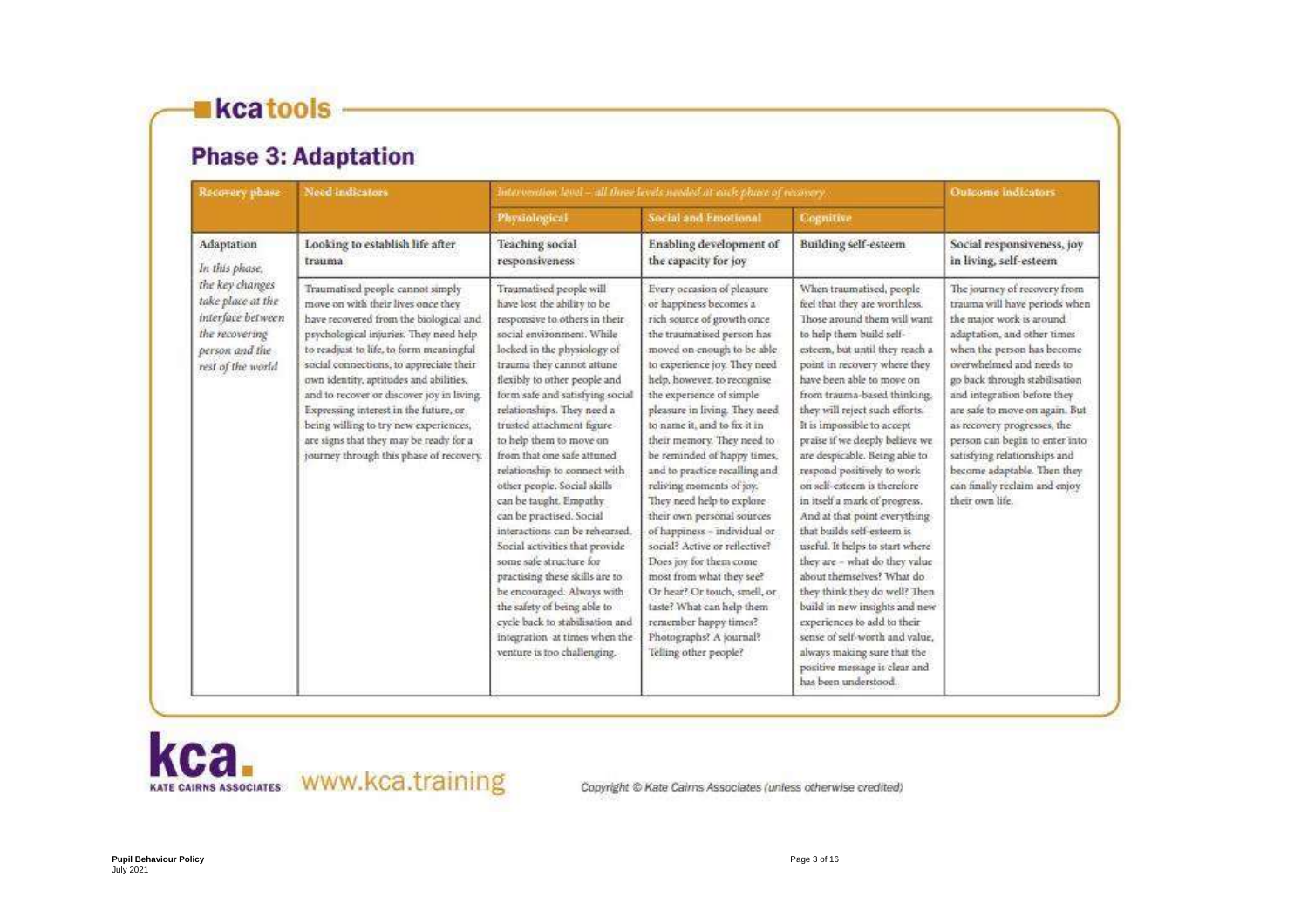kcatools

# Interventions and outcomes: recognising recovery after toxic stress

| Recovery phase                                                 | <b>Intervention level</b>             | <b>Process</b>                                      | <b>Five to Thrive</b>                                                      | Outcome                      |
|----------------------------------------------------------------|---------------------------------------|-----------------------------------------------------|----------------------------------------------------------------------------|------------------------------|
| <b>Stabilisation</b><br>Key process -<br>mindful co-regulation | Physiological<br>(nervous system)     | Establishing safety                                 |                                                                            | Feeling safe                 |
|                                                                | Emotional and social<br>(right brain) | Identifying words for feelings                      | Respond - Engage - Relax<br>$M$ ay - Talk<br>Unconscious/gut level/feeling | Feeling supported            |
|                                                                | Cognitive<br>(left brain)             | Recognising trauma                                  |                                                                            | Feeling understood           |
| Integration<br>Key process -<br>mindful co-learning            | Physiological<br>(nervous system)     | Teaching physiological<br>self-management           |                                                                            | Self-regulation              |
|                                                                | Emotional and social<br>(right brain) | Enabling emotional processing                       | Respond - Empage - Refere<br>Play - Talk<br>Conscious/head level/thinking  | Emotional literacy           |
|                                                                | Cognitive<br>(left brain)             | Enabling cognitive restructuring                    |                                                                            | Accurate, coherent narrative |
| Adaptation<br>Key process -<br>mindful co-learning             | Physiological<br>(nervous system)     | Teaching social responsiveness<br>and social skills | Respond - Engage - Relax                                                   | Social responsiveness        |
|                                                                | Emotional and social<br>(right brain) | Enabling the development of the<br>capacity for joy | $Plav - Talk$<br>Integrated/heart level/                                   | Joy in living                |
|                                                                | Cognitive<br>(left brain)             | Building self-worth                                 | feeling and thinking                                                       | Self-esteem                  |

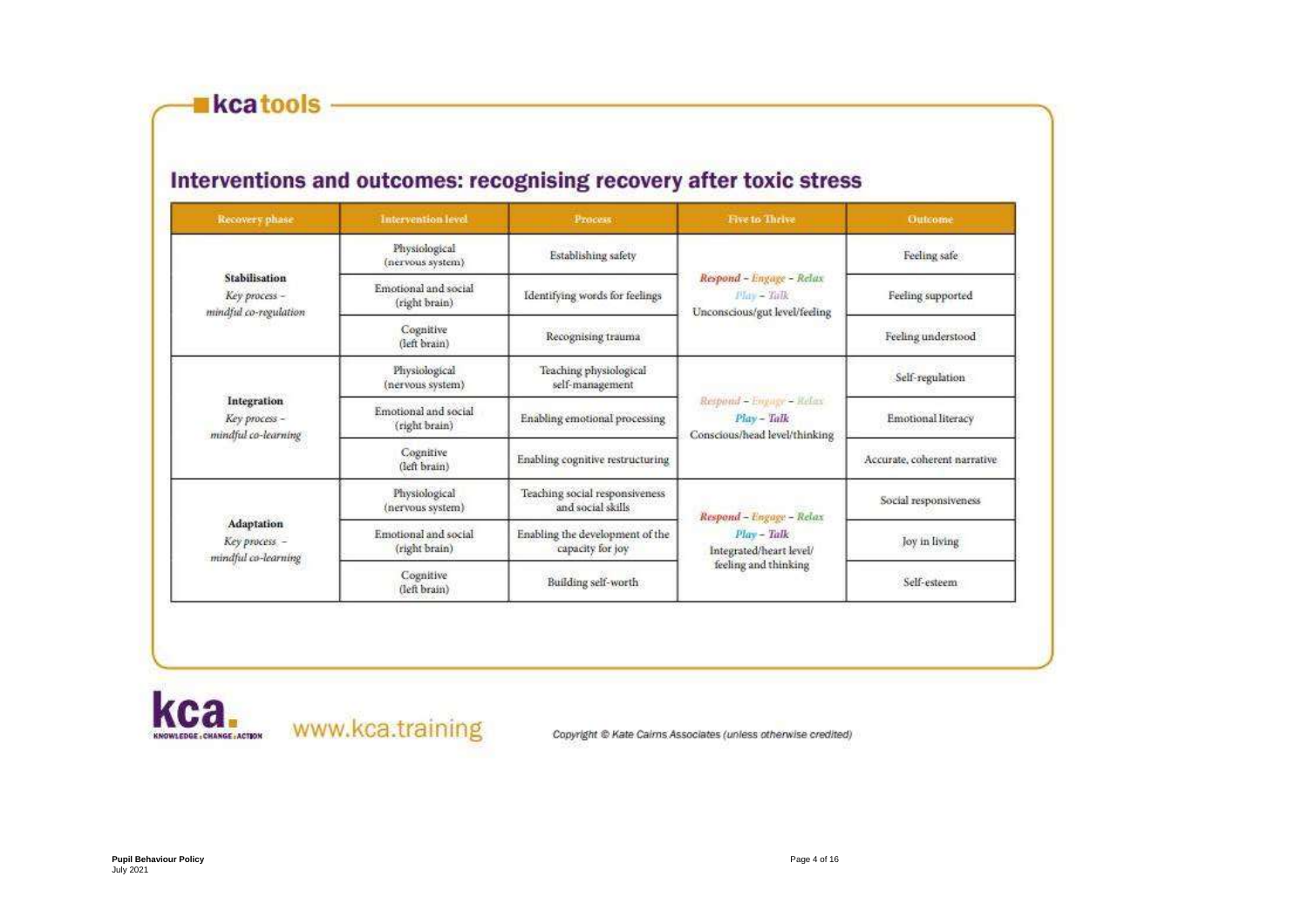